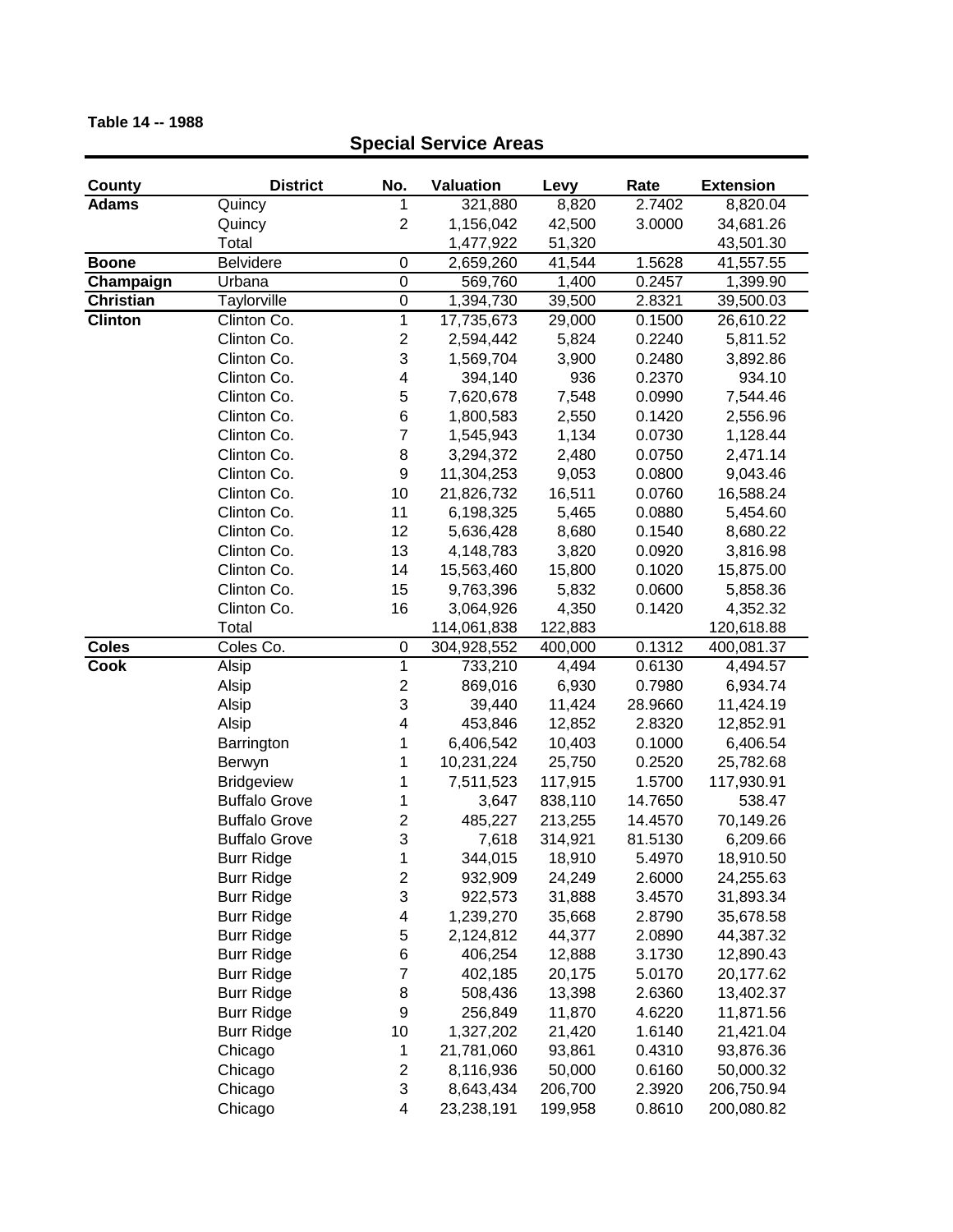| County | <b>District</b>     | No.                     | Valuation                 | Levy    | Rate    | <b>Extension</b> |
|--------|---------------------|-------------------------|---------------------------|---------|---------|------------------|
|        | Chicago             | 5                       | 9,730,734                 | 340,278 | 3.4970  | 340,283.76       |
|        | Chicago             | 6                       | 220,360,778               | 806,458 | 0.3660  | 806,520.44       |
|        | Chicago             | $\overline{7}$          | 56,362,598                | 150,500 | 0.2670  | 150,488.13       |
|        | Chicago             | 8                       | 8,865,415                 | 241,500 | 0.6500  | 57,625.19        |
|        | Chicago Ridge       | 1                       | 1,523,310                 | 342,763 | 22.5020 | 342,775.21       |
|        | Cicero Twp          | 1                       | 16,418,652                | 54,468  | 0.3320  | 54,509.92        |
|        | Countryside         | 1                       | 2,585,128                 | 74,287  | 2.8740  | 74,296.58        |
|        | Evanston            | 1                       | 85,130,839                | 151,515 | 0.1780  | 151,532.89       |
|        | Evanston            | $\overline{2}$          | 65,778,468                | 120,541 | 0.1840  | 121,032.38       |
|        | Flossmoor           | 1                       | 1,021,008                 | 32,550  | 3.1880  | 32,549.73        |
|        | Glenview            | 1                       | 2,801,038                 | 7,350   | 0.2630  | 7,366.72         |
|        | Glenview            | $\overline{c}$          | 381,679                   | 4,755   | 1.2460  | 4,755.72         |
|        | Glenview            | 3                       | 407,735                   | 3,129   | 0.7680  | 3,131.40         |
|        | Glenview            | 4                       | 759,933                   | 14,529  | 1.9120  | 14,529.91        |
|        | Glenview            | 5                       | 141,533                   | 6,297   | 4.4500  | 6,298.21         |
|        | Glenview            | 6                       | 6,187,756                 | 6,003   | 0.0970  | 6,002.12         |
|        | Hanover Park        | 1                       | 1,652,934                 | 42,932  | 2.5980  | 42,943.22        |
|        | Hodgkins            | 1                       | 33,072,836                | 57,695  | 0.1750  | 57,877.46        |
|        | Maywood             | 1                       | 582,562                   | 22,836  | 3.9200  | 22,836.43        |
|        | Maywood             | $\overline{c}$          | 185,472                   | 8,532   | 4.6010  | 8,533.56         |
|        | Maywood             | 3                       | 465,772                   | 23,927  | 5.1380  | 23,931.36        |
|        | Mccook              | 1                       | 636,743                   | 10,300  | 1.6180  | 10,302.50        |
|        | Mccook              | $\overline{c}$          | 1,481,980                 | 21,115  | 1.4250  | 21,118.21        |
|        | Mccook              | 3                       | 110,802                   | 20,600  | 18.5920 | 20,600.30        |
|        | <b>Morton Grove</b> | 1                       | 3,448,772                 | 128,061 | 3.7140  | 128,087.39       |
|        | Mt.Prospect         | 1                       | 2,428,715                 | 23,163  | 0.9540  | 23,169.94        |
|        | Mt.Prospect         | $\overline{c}$          | 2,559,568                 | 31,657  | 1.2370  | 31,661.85        |
|        | Mt.Prospect         | 3                       | 942,007                   | 2,835   | 0.3010  | 2,835.44         |
|        | Mt.Prospect         | $\overline{\mathbf{4}}$ | 1,222,308                 | 1,680   | 0.1380  | 1,686.78         |
|        | Mt.Prospect         | 5                       | 500, 183, 514 1, 557, 640 |         | 0.3120  | 1,560,572.56     |
|        | Mt.Prospect         | 6                       | 3,162,915                 | 32,025  | 1.0130  | 32,040.32        |
|        | Oak Lawn            | 1                       | 6,681,964                 | 8,983   | 0.1350  | 9,020.65         |
|        | Oak Park            | 1                       | 689,928                   | 1,236   | 0.1800  | 1,241.87         |
|        | Oak Park            | $\overline{c}$          | 12,977,447                | 385,995 | 2.9750  | 386,079.04       |
|        | Palatine            | 1                       | 7,247,788                 | 140,970 | 1.9450  | 140,969.47       |
|        | Park Ridge          | 1                       | 8,199,970                 | 117,010 | 1.3370  | 109,633.59       |
|        | Park Ridge          | $\overline{\mathbf{c}}$ | 3,862,600                 | 6,332   | 0.1640  | 6,334.66         |
|        | Park Ridge          | 3                       | 22,290,881                | 36,683  | 0.1650  | 36,779.95        |
|        | Park Ridge          | 4                       | 629,101                   | 12,039  | 1.9140  | 12,040.99        |
|        | Park Ridge          | 5                       | 603,660                   | 6,661   | 1.1040  | 6,664.40         |
|        | Park Ridge          | 6                       | 421,061                   | 9,266   | 2.2010  | 9,267.55         |
|        | Prospect Hts.       | 1                       | 2,371,397                 | 2,810   | 0.1190  | 2,821.98         |
|        | Prospect Hts.       | $\overline{\mathbf{c}}$ | 1,298,558                 | 2,810   | 0.2170  | 2,817.87         |
|        | Prospect Hts.       | 3                       | 6,318,958                 | 15,927  | 0.2500  | 15,797.39        |
|        | Prospect Hts.       | $\overline{\mathbf{4}}$ | 2,307,417                 | 5,985   | 0.2500  | 5,768.54         |
|        | Riverside           | 1                       | 6,281,477                 | 27,483  | 0.4380  | 27,512.86        |
|        | Riverside           | $\overline{c}$          | 5,494,292                 | 146,273 | 2.6630  | 146,312.99       |
|        | Riverside           | 3                       | 960,934                   | 26,181  | 2.7250  | 26,185.45        |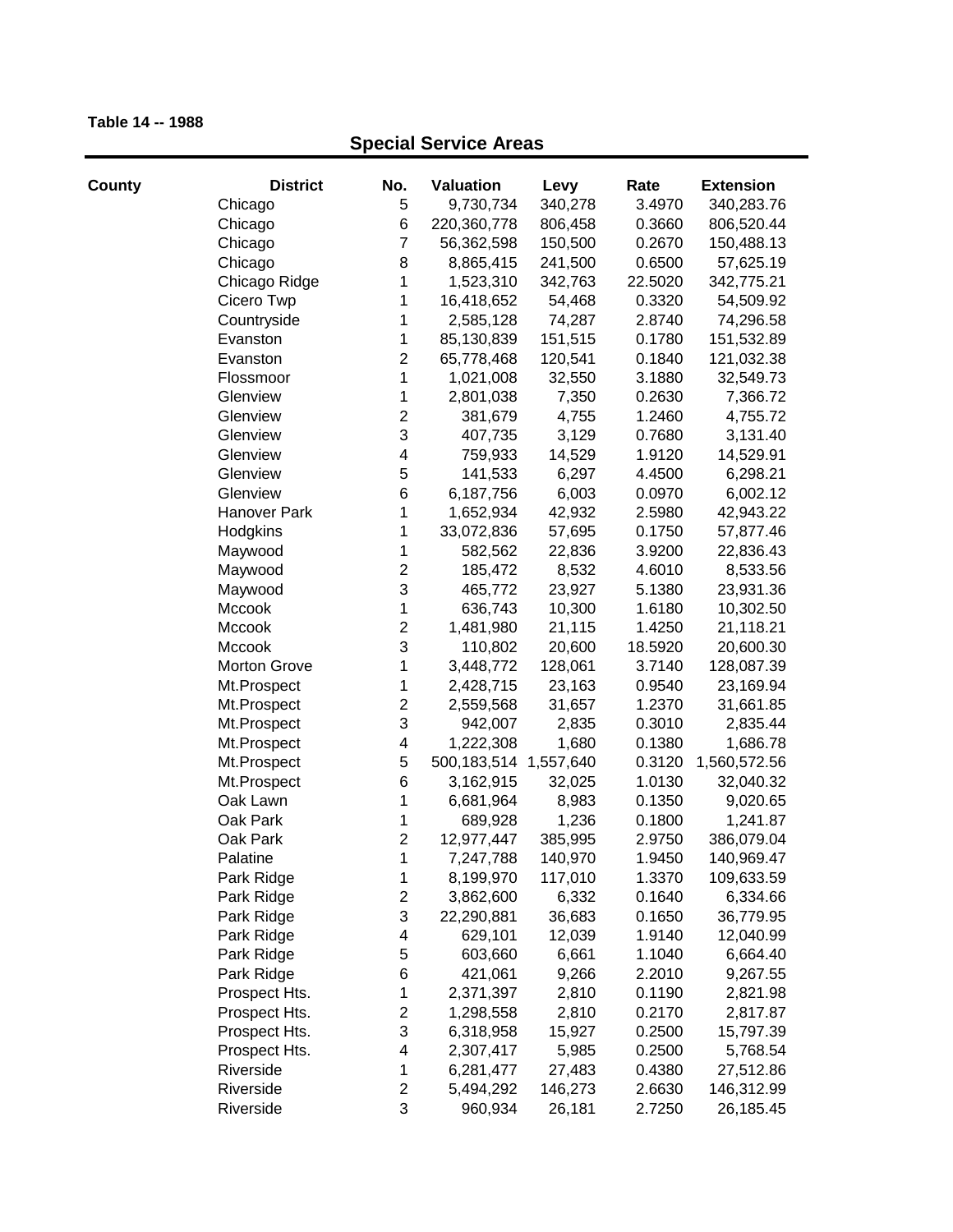| <b>County</b>     | <b>District</b>        | No.                     | <b>Valuation</b>        | Levy    | Rate   | <b>Extension</b> |
|-------------------|------------------------|-------------------------|-------------------------|---------|--------|------------------|
|                   | Riverside              | 4                       | 1,965,884               | 43,153  | 2.1960 | 43,170.81        |
|                   | Riverside              | 5                       | 1,908,849               | 19,194  | 1.0060 | 19,203.02        |
|                   | Rosemont               | 1                       | 38,183,501              | 137,366 | 0.3600 | 137,460.60       |
|                   | Schaumburg             | 1                       | 58,089,038              | 100,717 | 0.1740 | 101,074.93       |
|                   | Schaumburg             | 2                       | 8,724,688               | 139,610 | 1.6010 | 139,682.25       |
|                   | South Holland          | 1                       | 10,600,804              | 21,462  | 0.2030 | 21,519.63        |
|                   | South Holland          | $\overline{\mathbf{c}}$ | 2,455,603               | 24,491  | 0.9980 | 24,506.91        |
|                   | South Holland          | 3                       | 5,041,045               | 44,940  | 0.8920 | 44,966.12        |
|                   | <b>Tinley Park</b>     | 1                       | 3,343,356               | 122,357 | 3.6600 | 122,366.82       |
|                   | Westchester            | 1                       | 18,626,761              | 70,147  | 0.3770 | 70,222.88        |
|                   | Westchester            | $\overline{2}$          | 42,496,413              | 138,929 | 0.3270 | 138,963.27       |
|                   | Wilmette               | 1                       | 3,222,134               | 15,815  | 0.4910 | 15,820.67        |
|                   | Total                  |                         | 1,410,874,432 8,514,162 |         |        | 7,034,423.55     |
| <b>Cumberland</b> | Cumberland Co.         | 0                       | 9,358,000               | 10,356  | 0.1100 | 10,294.46        |
|                   | Jewett                 | 0                       | 335,403                 | 725     | 0.2162 | 725.20           |
|                   | Toledo                 | 0                       | 3,546,646               | 7,920   | 0.2200 | 7,802.78         |
|                   | Total                  |                         | 13,240,049              | 19,001  |        | 18,822.44        |
| <b>DeKalb</b>     | Dekalb                 | $\mathbf 0$             | 2,965,605               | 30,438  | 1.0370 | 30,744.43        |
| <b>Douglas</b>    | Villa Grove            | $\mathbf 0$             | 685,029                 | 11,625  | 1.6972 | 11,626.40        |
| <b>DuPage</b>     | Bensenville            | $\boldsymbol{0}$        | 6,351,316               | 118,400 | 1.8829 | 119,588.93       |
|                   | Bloomingdale           | 0                       | 1,609,780               | 32,437  | 2.0352 | 32,762.24        |
|                   | <b>Burr Ridge</b>      | 0                       | 557,720                 | 16,087  | 2.9134 | 16,248.61        |
|                   | <b>Burr Ridge</b>      | 1                       | 1,104,770               | 10,568  | 0.9663 | 10,675.39        |
|                   | <b>Burr Ridge</b>      | $\overline{\mathbf{c}}$ | 375,440                 | 7,135   | 1.9195 | 7,206.57         |
|                   | <b>Clarendon Hills</b> | $\mathbf 0$             | 8,516,416               | 27,760  | 0.3293 | 28,044.56        |
|                   | DuPage                 | 1                       | 7,488,620               | 84,272  | 1.1366 | 85,115.65        |
|                   | DuPage                 | 2                       | 2,377,890               | 46,725  | 1.9847 | 47,193.98        |
|                   | DuPage                 | 3                       | 4,030,420               | 107,400 | 2.6914 | 108,474.72       |
|                   | DuPage                 | 4                       | 1,240,500               | 37,000  | 3.0125 | 37,370.06        |
|                   | <b>DuPage</b>          | 5                       | 1,270,700               | 38,972  | 3.0977 | 39,362.47        |
|                   | DuPage                 | 6                       | 1,856,130               | 20,360  | 1.1079 | 20,564.06        |
|                   | Naperville             | 3                       | 2,774,809               | 176,656 | 6.4301 | 178,422.99       |
|                   | Naperville             | 4                       | 1,412,450               | 19,703  | 1.4090 | 19,901.42        |
|                   | Naperville             | 5                       | 10,047,380              | 94,652  | 0.9515 | 95,600.82        |
|                   | Naperville             | 6                       | 1,359,910               | 36,443  | 2.7067 | 36,808.68        |
|                   | Naperville             | 8                       | 10,004,080              | 243,420 | 2.4576 | 245,860.27       |
|                   | Naperville             | 9                       | 12,839,190              | 103,602 | 0.8150 | 104,639.40       |
|                   | Schaumburg             | 0                       | 963,400                 | 12,164  | 1.2753 | 12,286.24        |
|                   | Villa Park             | 0                       | 196,050                 | 2,118   | 1.0912 | 2,139.30         |
|                   | <b>Villa Park</b>      | 0                       | 16,969,270              | 130,455 | 0.0112 | 1,900.56         |
|                   | Warrenville            | 0                       | 21,802,393              | 141,400 | 0.6551 | 142,827.48       |
|                   | Warrenville            | 0                       | 101,321,867             | ---     | 0.0566 | 57,348.18        |
|                   | West Chicago           | 0                       | 118,268,309             | 70,000  | 0.0085 | 10,052.81        |
|                   | West Chicago           | 1                       | 4,710,325               | 21,200  | 0.4546 | 21,413.14        |
|                   | West Chicago           | 2                       | 18,222,650              | 203,443 | 1.1277 | 205,496.82       |
|                   | West Chicago           | 3                       | 1,675,650               | 6,823   | 0.4113 | 6,891.95         |
|                   | West Chicago           | 4                       | 868,400                 | 6,280   | 0.7305 | 6,343.66         |
|                   | West Chicago           | 5                       | 195,880                 | 1,200   | 0.6188 | 1,212.11         |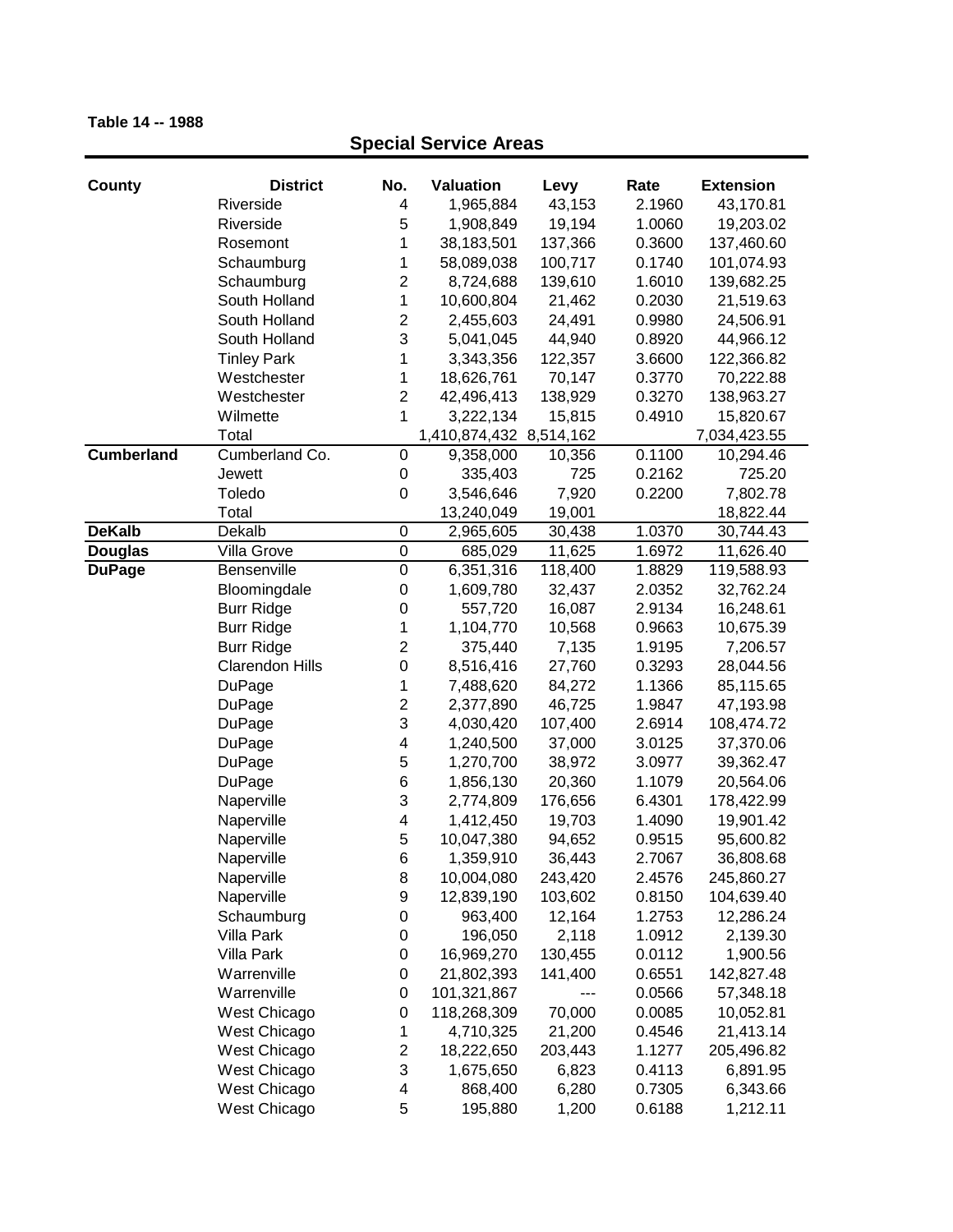| <b>County</b>    | <b>District</b>      | No.                       | <b>Valuation</b>      | Levy    | Rate    | <b>Extension</b> |
|------------------|----------------------|---------------------------|-----------------------|---------|---------|------------------|
|                  | West Chicago         | 6                         | 338,430               | 2,494   | 0.7444  | 2,519.27         |
|                  | West Chicago         | 7                         | 1,387,280             | 10,000  | 0.6550  | 9,086.68         |
|                  | West Chicago         | 8                         | 1,704,010             | 14,011  | 0.7500  | 12,780.08        |
|                  | West Chicago         | 9                         | 802,480               | 6,468   | 0.7500  | 6,018.60         |
|                  | West Chicago         | 10                        | 1,852,060             | 13,139  | 0.7166  | 13,271.86        |
|                  | Westmont             | $\,0\,$                   | 42,721,857            | 160,000 | 0.0412  | 17,601.41        |
|                  | Wheaton              | $\overline{c}$            | 11,590,030            | 30,000  | 0.2615  | 30,307.93        |
|                  | Wheaton              | 3                         | 21,328,320            | 21,125  | 0.1001  | 21,349.65        |
|                  | <b>Wood Dale</b>     | 1                         | 2,974,598             | 106,000 | 3.5992  | 107,061.73       |
|                  | <b>Wood Dale</b>     | $\overline{2}$            | 14,145,345            | 679,250 | 4.8500  | 686,049.23       |
|                  | Total                |                           | 459,256,125 2,859,162 |         |         | 2,607,799.51     |
| Edgar            | Edgar Co.            | $\pmb{0}$                 | 80,619,868            | 94,200  | 0.1169  | 94,244.94        |
| Effingham        | Effingham            | $\pmb{0}$                 | 5,109,727             | 54,000  | 1.0000  | 51,097.27        |
| Jefferson        | Mt.Vernon            | $\pmb{0}$                 | 5,359,993             | 199,208 | 3.6860  | 197,569.34       |
| <b>JoDaviess</b> | <b>JoDavies</b>      | $\overline{0}$            | 28,996,622            | 47,930  | 0.0746  | 21,631.51        |
|                  | <b>JoDavies</b>      | 1                         | 2,069,419             | 1,332   | 0.0644  | 1,332.66         |
|                  | Total                |                           | 31,066,041            | 49,262  |         | 22,964.17        |
| <b>Kane</b>      | Algonquin            | $\pmb{0}$                 | 2,225,237             | 49,440  | 2.2440  | 49,934.32        |
|                  | Aurora               | $\pmb{0}$                 | 2,838,948             | 50,000  | 1.0000  | 28,389.48        |
|                  | Aurora               | 1                         | 5,101,542             | 100,000 | 1.5000  | 76,523.14        |
|                  | Aurora               | $\overline{2}$            | 258,448               | 2,750   | 1.0641  | 2,750.15         |
|                  | Aurora               | 3                         | 336,792               | 4,300   | 1.2768  | 4,300.16         |
|                  | Elgin                | $\mathsf 0$               | 5,073,037             | 30,581  | 0.6029  | 30,585.34        |
|                  | Elgin                | 1                         | 1,595,907             | 338,900 | 21.4479 | 342,288.54       |
|                  | Geneva               | 0                         | 15,840,463            | 32,000  | 0.2021  | 32,013.57        |
|                  | Geneva               | 1                         | 3,125,481             | 4,624   | 0.1479  | 4,622.58         |
|                  | Gilberts             | $\boldsymbol{0}$          | 3,185,449             | 120     | 0.0038  | 121.05           |
|                  | Gilberts             | 1                         | 1,195,909             | 13,487  | 1.1278  | 13,487.00        |
|                  | Gilberts             | $\overline{c}$            | 1,401,746             | 10,000  | 0.5000  | 7,008.74         |
|                  | Gilberts             | 3                         | 3,185,449             | 42,089  | 1.3213  | 42,089.00        |
|                  | Hampshire            | 0                         | 94,507                | 105     | 0.1111  | 105.07           |
|                  | Kane Co.             | 0                         | 2,975,986             | 200,000 | 1.4000  | 41,663.80        |
|                  | <b>Sleepy Hollow</b> | $\boldsymbol{0}$          | 4,156,686             | 51,525  | 1.2519  | 52,037.55        |
|                  | St. Charles          | $\mathbf 0$               | 9,334,081             | 115,000 | 1.2321  | 115,006.95       |
|                  | Total                |                           | 61,925,668 1,044,921  |         |         | 842,926.44       |
| Kankakee         | <b>Bradley</b>       | $\mathbf 1$               | 3,896,304             | 19,481  | 0.5000  | 19,481.52        |
|                  | <b>Bradley</b>       | $\overline{c}$            | 3,627,838             | 18,139  | 0.5000  | 18,139.19        |
|                  | Kankakee             | $\,0\,$                   | 6,267,425             | 123,000 | 1.9630  | 123,029.56       |
|                  | Manteno              | 0                         | 1,211,445             | 13,000  | 1.0740  | 13,010.92        |
|                  | Total                |                           | 15,003,012            | 173,620 |         | 173,661.19       |
| <b>Knox</b>      | Galesburg            | $\,0\,$                   | 5,094,820             | 141,295 | 2.6420  | 134,605.18       |
| Lake             | Bannockburn          | $\mathbf{1}$              | 700,333               | 21,165  | 3.0230  | 21,171.07        |
|                  | Bannockburn          | 2                         | 8,948,187             | 42,330  | 0.4740  | 42,414.41        |
|                  | Bannockburn          | $\ensuremath{\mathsf{3}}$ | 7,669,727             | 45,326  | 0.5910  | 45,328.09        |
|                  | Bannockburn          | 4                         | 335,202               | 43,780  | 13.0610 | 43,780.74        |
|                  | Barrington           | 1                         | 3,654,554             | 10,100  | 0.1000  | 3,654.56         |
|                  | Barrington           | $\overline{c}$            | 5,214,797             | 10,000  | 0.1920  | 10,012.41        |
|                  | <b>Buffalo Grove</b> | 1                         | 5,672,888             | 798,200 | 14.0610 | 797,664.79       |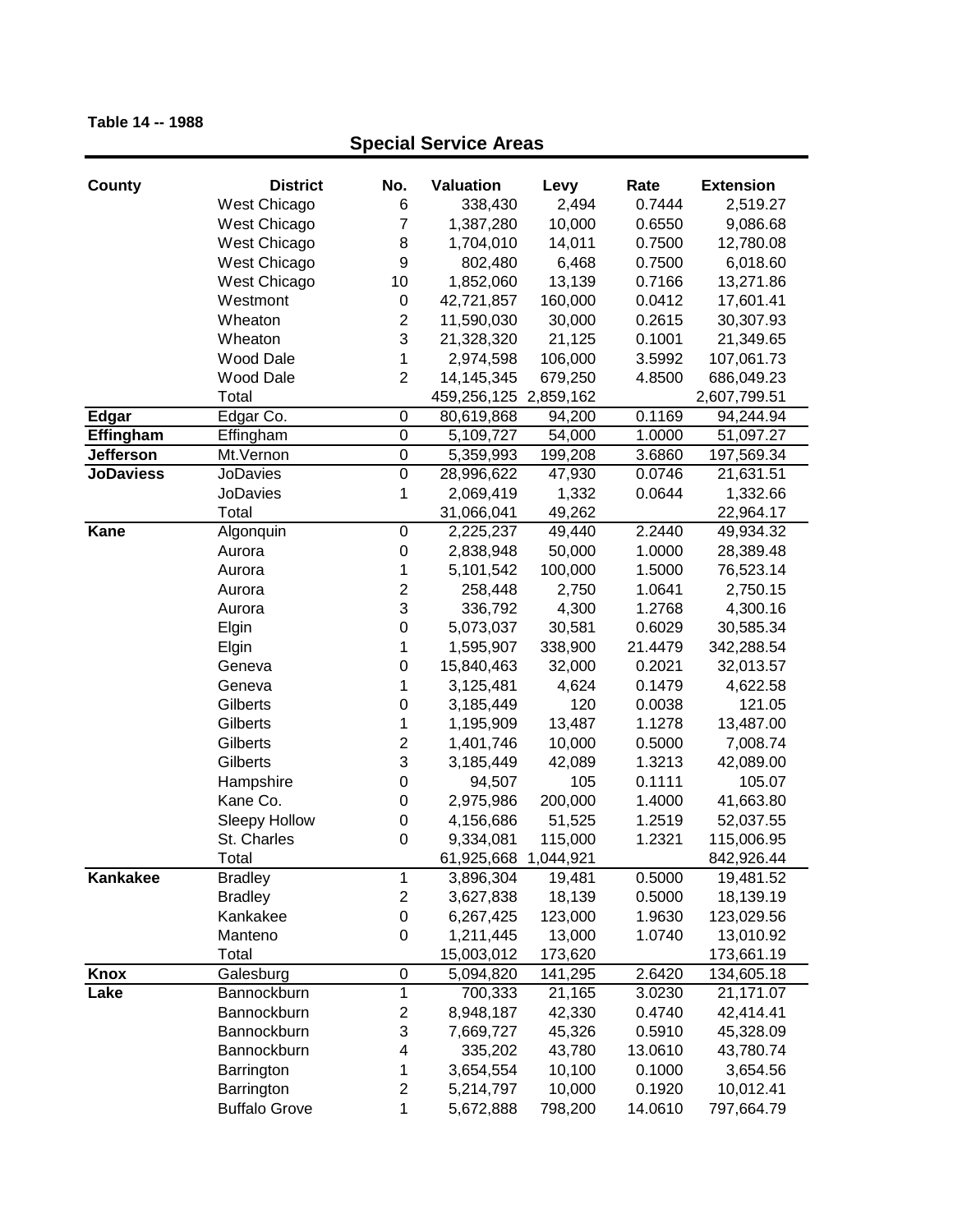# **County District No. Valuation Levy Rate Extension**<br>Buffalo Grove 2 989.875 203.100 13.8050 136.652.25 **Special Service Areas** Buffalo Grove 2 989,875 203,100 13.8050 136,652.25

|                | <b>DUITO OTOVE</b>                         | ۷                       | ສ໐ສ,໐≀ ວ              | ZUJ, IUU | 10.000U    | 150,092.29   |
|----------------|--------------------------------------------|-------------------------|-----------------------|----------|------------|--------------|
|                | <b>Buffalo Grove</b>                       | 3                       | 378,728               | 299,925  | 77.6230    | 293,980.04   |
|                | <b>Highland Park</b>                       | 1                       | 453,169               | 3,038    | 0.6710     | 3,040.77     |
|                | <b>Highland Park</b>                       | $\overline{c}$          | 1,213,068             | 31,966   | 2.6360     | 31,976.48    |
|                | Lake Co.                                   | 1                       | 22,328,661            | 137,817  | 0.6180     | 137,991.13   |
|                | Lake Co.                                   | $\overline{c}$          | 24,129,309            | 137,897  | 0.5720     | 138,019.65   |
|                | Lake Forest                                | 1                       | 8,337,131             | 96,489   | 1.1580     | 96,543.98    |
|                | Lake Forest                                | $\overline{c}$          | 2,664,444             | 38,484   | 1.4450     | 38,501.22    |
|                | Lake Zurich                                | $\pmb{0}$               | 1,068,518             | 1,323    | 0.1240     | 1,324.97     |
|                | Lincolnshire                               | $\boldsymbol{0}$        | 2,555,984             | 17,892   | 0.7010     | 17,917.45    |
|                | Lindenhurst                                | $\boldsymbol{0}$        | 46,173                | 75,582   | 163.6940   | 75,582.43    |
|                | Riverwoods                                 | $\mathbf 0$             | 8,786,790             | 77,112   | 0.8780     | 77,148.02    |
|                | Total                                      |                         | 105,147,538 2,091,526 |          |            | 2,012,704.46 |
| <b>LaSalle</b> | Utica                                      | 3                       | 2,484,259             | 29,481   | 1.1986     | 29,776.33    |
| <b>McHenry</b> | <b>Crystal Lake</b>                        | $\overline{1}$          | 596,610               | 27,250   | 4.5680     | 27,253.15    |
|                | <b>Crystal Lake</b>                        | $\overline{\mathbf{c}}$ | 7,302,070             | 24,250   | 0.3330     | 24,315.98    |
|                | <b>Crystal Lake</b>                        | 3                       | 1,525,400             | 50,600   | 3.3180     | 50,612.83    |
|                | <b>Crystal Lake</b>                        | 4                       | 3,358,270             | 25,487   | 0.7590     | 25,489.29    |
|                | <b>Crystal Lake</b>                        | 5                       | 3,815                 | 26,925   | 705.7680   | 26,925.06    |
|                | <b>Crystal Lake</b>                        | 6                       | 4,744                 | 62,545   | 1,318.4030 | 62,545.07    |
|                | <b>Crystal Lake</b>                        | 8                       | 19,897                | 11,695   | 58.7780    | 11,695.09    |
|                | <b>Crystal Lake</b>                        | $\boldsymbol{9}$        | 30,200                | 17,785   | 58.8910    | 17,785.09    |
|                | <b>Crystal Lake</b>                        | 10                      | 713,170               | 4,976    | 0.6980     | 4,977.89     |
|                | <b>Crystal Lake</b>                        | 11                      | 734,900               | 25,887   | 3.5230     | 25,890.52    |
|                | <b>Crystal Lake</b>                        | 12                      | 238,740               | 53,030   | 22.2130    | 53,031.31    |
|                | <b>Crystal Lake</b>                        | 13                      | 460,940               | 9,378    | 2.0350     | 9,380.13     |
|                | <b>Crystal Lake</b>                        | 15                      | 46,850                | 2,796    | 5.9690     | 2,796.48     |
|                | <b>Crystal Lake</b>                        | 16                      | 25,460                | 5,614    | 22.0510    | 5,614.19     |
|                | <b>Crystal Lake</b>                        | 17                      | 571,360               | 293,450  | 0.5140     | 2,936.77     |
|                | <b>Crystal Lake</b>                        | 19                      | 912,490               | 467,550  | 18.3620    | 167,551.49   |
|                | <b>Crystal Lake</b>                        | 20                      | 7,531,199             | 16,246   | 0.2160     | 16,267.69    |
|                | <b>Crystal Lake</b>                        | 21                      | 104,190               | 223,800  | 214.8000   | 223,800.21   |
|                | <b>Crystal Lake</b>                        | 22                      | 288,880               | 4,689    | 1.6240     | 4,691.41     |
|                |                                            | 23                      | 289,980               | 24,850   | 8.5700     | 24,851.27    |
|                | <b>Crystal Lake</b><br><b>Crystal Lake</b> | 24                      | 2,379                 | 20,990   | 882.3050   | 20,990.05    |
|                | <b>Crystal Lake</b>                        | 25                      | 48,360                | 311      | 0.6450     | 311.92       |
|                |                                            | 26                      |                       |          |            |              |
|                | <b>Crystal Lake</b>                        |                         | 281,480               | 10,857   | 3.8580     | 10,859.50    |
|                | <b>Crystal Lake</b>                        | 27                      | 169,380               | 812      | 0.4800     | 813.02       |
|                | <b>Crystal Lake</b>                        | 28                      | 75,890                | 25,200   | 33.2060    | 25,200.04    |
|                | <b>Crystal Lake</b>                        | 29                      | 171,610               | 3,666    | 2.1370     | 3,667.32     |
|                | <b>Crystal Lake</b>                        | 30                      | 239,450               | 7,455    | 3.1140     | 7,456.46     |
|                | <b>Crystal Lake</b>                        | 31                      | 465,352               | 36,352   | 7.8120     | 36,353.33    |
|                | <b>Crystal Lake</b>                        | 32                      | 594,160               | 28,756   | 4.8400     | 28,757.38    |
|                | <b>Crystal Lake</b>                        | 33                      | 952,410               | 16,710   | 1.7550     | 16,714.80    |
|                | <b>Crystal Lake</b>                        | 35                      | 4,142,860             | 125,637  | 3.0330     | 125,652.73   |
|                | <b>Crystal Lake</b>                        | 36                      | 102,550               | 244,337  | 238.2620   | 244,337.62   |
|                | <b>Crystal Lake</b>                        | 37                      | 7,233                 | 68,206   | 942.9880   | 68,206.31    |
|                | <b>Crystal Lake</b>                        | 38                      | 300,930               | 5,766    | 1.9170     | 5,768.83     |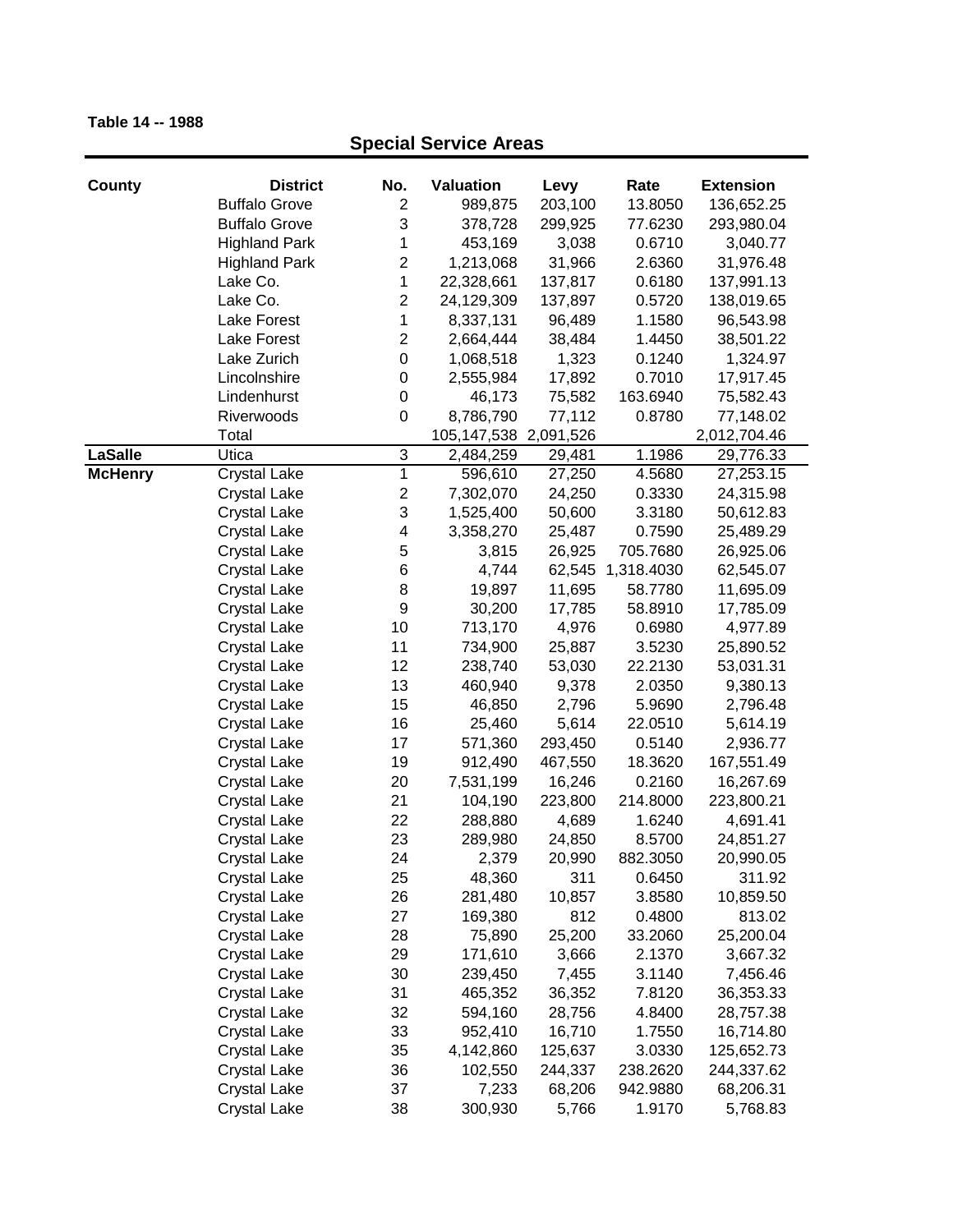| <b>County</b>      | <b>District</b>     | No.              | <b>Valuation</b>         | Levy      | Rate    | <b>Extension</b> |
|--------------------|---------------------|------------------|--------------------------|-----------|---------|------------------|
|                    | Marengo             | 0                | 1,497,961                | 9,440     | 0.6310  | 9,452.20         |
|                    | Mchenry             | 0                | 580,755                  | 107,640   | 18.5350 | 107,642.89       |
|                    | <b>Spring Grove</b> | 0                | 2,533,220                | 21,800    | 0.8610  | 21,811.05        |
|                    | Woodstock           | 5                | 8,940,630                | 100,357   | 1.1230  | 100,403.41       |
|                    | Woodstock           | 6                | 276,630                  | 24,000    | 8.6770  | 24,003.27        |
|                    | Total               |                  | 46, 142, 405 2, 237, 095 |           |         | 1,646,813.05     |
| <b>McLean</b>      | Bloomington         | $\boldsymbol{0}$ | 1,127,651                | 5,000     | 0.4200  | 4,736.13         |
| <b>Macoupin</b>    | Gillespie           | $\mathbf 0$      | 569,764                  | 27,723    | 0.2500  | 1,424.68         |
|                    | Macoupin Co.        | 0                | 9,162,037                | 32,500    | 0.3500  | 32,071.64        |
|                    | Total               |                  | 9,731,801                | 60,223    |         | 33,496.32        |
| <b>Madison</b>     | Alton               | $\mathbf 0$      | 1,209,190                | 29,525    | 2.4420  | 29,528.42        |
|                    | Madison Co.         | $\boldsymbol{0}$ | 60,444,495               | 527,854   | 0.8740  | 528,284.89       |
|                    | <b>Wood River</b>   | 0                | 1,198,400                | 22,500    | 1.8780  | 22,505.95        |
|                    | Total               |                  | 62,852,085               | 579,879   |         | 580,319.26       |
| <b>Marion</b>      | Centralia           | $\mathbf 0$      | 2,440,251                | 67,000    | 2.7456  | 67,000.01        |
| <b>Mason</b>       | Mason Co.           | $\mathbf 0$      | 91,206,588               | 220,000   | 0.2413  | 220,081.50       |
| <b>Montgomery</b>  | Montgomery Co.      | $\overline{0}$   | 40,459,737               | 154, 150  | 0.3813  | 154,272.98       |
| Morgan             | Morgan Co.          | $\mathbf 0$      | 321,108                  | 2,500     | 0.7786  | 2,500.03         |
| Peoria             | Peoria              | 1                | 262,940                  | 31,245    | 11.5479 | 30,363.91        |
|                    | Peoria              | $\overline{c}$   | 2,440,640                | 3,050     | 0.1250  | 3,050.76         |
|                    | Peoria              | 3                | 3,564,900                | 46,154    | 1.1000  | 39,213.83        |
|                    | Peoria              | 4                | 2,183,590                | 4,877     | 0.2234  | 4,878.13         |
|                    | Peoria              | 5                | 1,167,260                | 3,690     | 0.3162  | 3,690.52         |
|                    | Total               |                  | 9,619,330                | 89,016    |         | 81,197.15        |
| <b>Rock Island</b> | <b>Carbon Cliff</b> | $\pmb{0}$        | 5,299,982                | 14,367    | 0.2660  | 14,097.95        |
|                    | Moline              | $\boldsymbol{0}$ | 5,303,131                | 73,137    | 1.2844  | 68,113.41        |
|                    | Moline              | 1                | 408,616                  | 6,896     | 1.5766  | 6,442.24         |
|                    | Rock Island Co.     | $\mathbf 0$      | 2,428,560                | 5,000     | 0.2060  | 5,002.83         |
|                    | Rock Island Co.     | 1                | 7,119,220                | 55,400    | 0.7784  | 55,416.00        |
|                    | Total               |                  | 20,559,509               | 154,800   |         | 149,072.43       |
| St. Clair          | <b>Belleville</b>   | $\boldsymbol{0}$ | 10,212,093               | 217,377   | 1.1575  | 118,204.97       |
|                    | O'Fallon            | 1                | 954,362                  | 2,000     | 0.2096  | 2,000.34         |
|                    | O'Fallon            | $\overline{c}$   | 1,350,799                | 3,000     | 0.2221  | 3,000.12         |
|                    | O'Fallon            | 3                | 825,712                  | 2,000     | 0.2423  | 2,000.70         |
|                    | Sauget              | $\mathsf 0$      | 24,110,007               | 945,187   | 4.0772  | 983,013.20       |
|                    | Total               |                  | 37,452,973               | 1,169,564 |         | 1,108,219.33     |
| <b>Tazewell</b>    | Washington          | 0                | 43,055,793               | 64,400    | 0.1496  | 64,411.47        |
| <b>Vermillion</b>  | Danville            | $\pmb{0}$        | 3,027,821                | 45,640    | 1.5090  | 45,690.18        |
|                    | Vermilion Co.       | $\pmb{0}$        | 4,644,163                | 7,550     | 0.1200  | 5,573.58         |
|                    | Vermilion Co.       | 1                | 12,936,711               | 7,550     | 0.0250  | 3,235.38         |
|                    | Vermilion Co.       | $\overline{c}$   | 11,811,652               | 3,150     | 0.0250  | 2,954.94         |
|                    | Vermilion Co.       | 3                | 37,753,007               | 42,000    | 0.1081  | 40,817.10        |
|                    | Vermilion Co.       | 4                | 23,054,521               | 14,884    | 0.0646  | 14,895.25        |
|                    | Vermilion Co.       | 5                | 4,644,163                | 3,116     | 0.0655  | 3,042.51         |
|                    | Total               |                  | 97,872,038               | 123,890   |         | 116,208.94       |
| Whiteside          | Whiteside Co.       | $\pmb{0}$        | 177,198,885              | 175,000   | 0.0989  | 175,250.78       |
| Will               | Bolingbrook         | $\mathbf 0$      | 637,234                  | 31,682    | 4.9720  | 31,683.31        |
|                    | Crete               | $\pmb{0}$        | 300,628                  | 32,752    | 10.8950 | 32,753.45        |